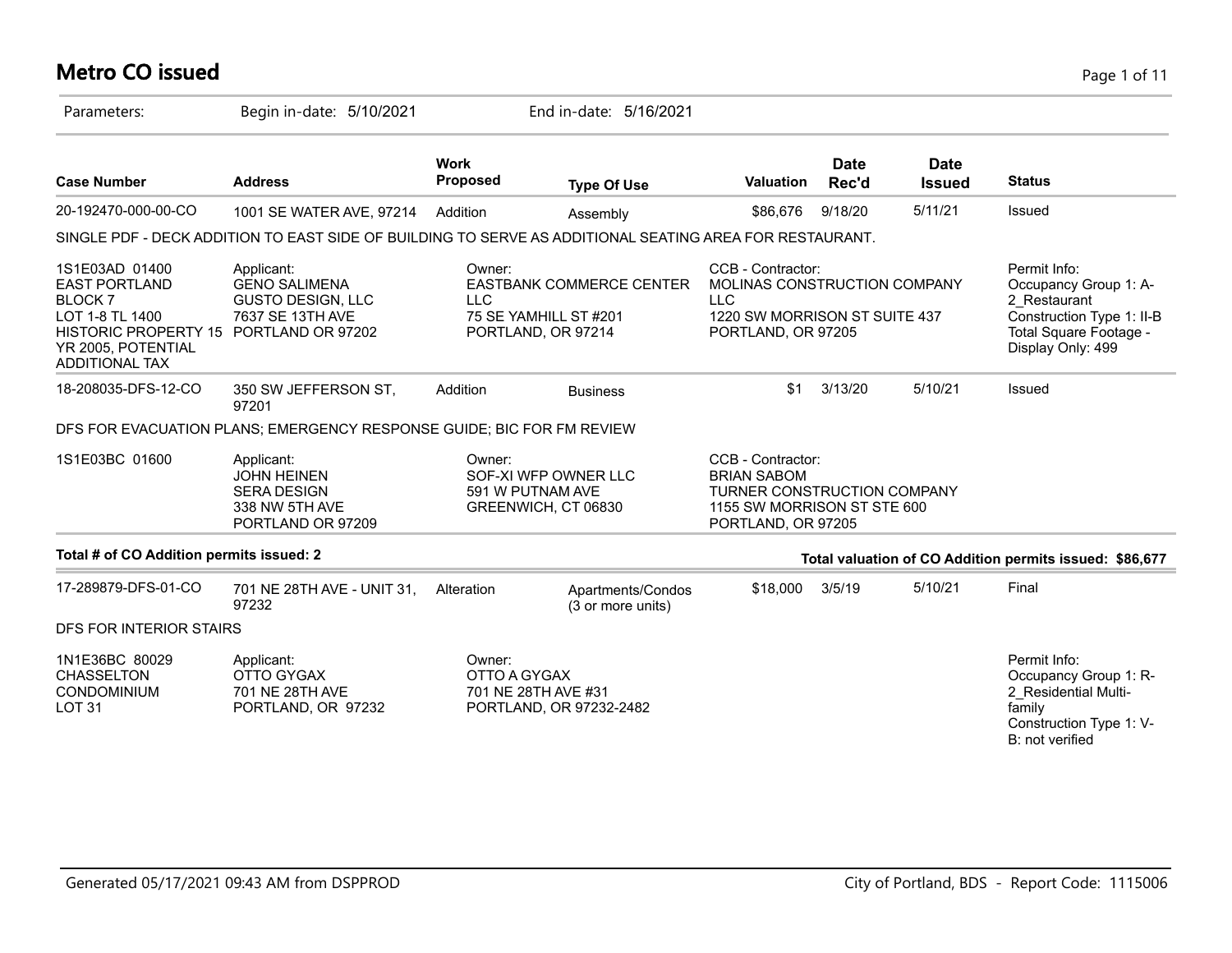### **Metro CO issued** Page 2 of 11

| Parameters:                                                                                                                | Begin in-date: 5/10/2021                                                                                                                                                                                       |                                                                       | End in-date: 5/16/2021                             |                                                                                                                                 |                      |                              |                                                                                                                                           |
|----------------------------------------------------------------------------------------------------------------------------|----------------------------------------------------------------------------------------------------------------------------------------------------------------------------------------------------------------|-----------------------------------------------------------------------|----------------------------------------------------|---------------------------------------------------------------------------------------------------------------------------------|----------------------|------------------------------|-------------------------------------------------------------------------------------------------------------------------------------------|
| <b>Case Number</b>                                                                                                         | <b>Address</b>                                                                                                                                                                                                 | <b>Work</b><br><b>Proposed</b>                                        | <b>Type Of Use</b>                                 | <b>Valuation</b>                                                                                                                | <b>Date</b><br>Rec'd | <b>Date</b><br><b>Issued</b> | <b>Status</b>                                                                                                                             |
| 21-037759-000-00-CO                                                                                                        | 1104 NW 15TH AVE, 97209                                                                                                                                                                                        | Alteration                                                            | Apartments/Condos<br>(3 or more units)             | \$2,000                                                                                                                         | 5/7/21               | 5/10/21                      | Issued                                                                                                                                    |
|                                                                                                                            | SINGLE PDF - FIRE ESCAPE TESTING AND REPAIR                                                                                                                                                                    |                                                                       |                                                    |                                                                                                                                 |                      |                              |                                                                                                                                           |
| 1N1E33AA 02600<br><b>COUCHS ADD</b><br>BLOCK 204<br>LOT <sub>2</sub>                                                       | Applicant:<br><b>DONIA BRADEN</b><br>NJP RESTORATION<br>PO BOX 3804<br>TUALATIN OR 97062                                                                                                                       | Owner:<br><b>LLC</b><br>1104 NW 15TH AVE<br>PORTLAND, OR 97209        | MARSHALL STREET INVESTMENTS BRADEN ENTERPRISE CORP | CCB - Contractor:<br>PO BOX 3804<br>TUALATIN, OR 97062                                                                          |                      |                              | Permit Info:<br>Occupancy Group 1: R-<br>2 Residential Multi-<br>family<br>Construction Type 1: III-B                                     |
| 20-146115-REV-02-CO                                                                                                        | 2400 NE BROADWAY, 97232 Alteration                                                                                                                                                                             |                                                                       | Assembly                                           | \$0                                                                                                                             | 4/21/21              | 5/10/21                      | Issued                                                                                                                                    |
| <b>SEWER LATERAL.</b>                                                                                                      | SINGLE PDF - REVISION TO ADJUST LOCATION OF FIRE SPRINKLER WATER LINE AND BACKFLOW. SITE PLAN REVISED TO SHOW EXISTING                                                                                         |                                                                       |                                                    |                                                                                                                                 |                      |                              |                                                                                                                                           |
| 1N1E25CC 14300<br>CARTERS ADD TO E P<br>BLOCK <sub>2</sub><br>W 1' OF LOT 2 EXC PT IN<br><b>ST</b><br>LOT 3&4 EXC PT IN ST | Applicant:<br><b>REBECCA MORELLO</b><br>OPEN CONCEPT ARCHITECTURE PO BOX 18098<br>208 NW 21ST AVE #201<br>PORTLAND OR 97209                                                                                    | Owner:<br><b>HARDER DAY LLC</b><br>PORTLAND, OR 97218                 |                                                    | CCB - Contractor:<br>SWINERTON BUILDERS INC<br>2001 CLAYTON ROAD 7TH FLOOR LEGAL<br>CONCORD, CA 94520                           |                      |                              | Permit Info:<br>Occupancy Group 1: A-<br>2 Restaurant<br>Construction Type 1: V-B<br><b>Construction Type 2</b><br>(formerly Type 1): V-B |
| 19-131933-REV-01-CO                                                                                                        | 1314 N SCHMEER RD, 97217 Alteration                                                                                                                                                                            |                                                                       | <b>Business</b>                                    | \$51,000                                                                                                                        | 6/2/20               | 5/12/21                      | Issued                                                                                                                                    |
|                                                                                                                            | SINGLE PDF - VALUE-ADDED REVISION TO DEMOLISH ALL INTERIOR FINISHES, CABINETS, PLUMBING FIXTURE, LIGHT FIXTURES, CREATING ON-<br>SITE LEASING OFFICE AND THE REST CONVERTED TO STORAGE. W/ 19-131959-REV-01-MT |                                                                       |                                                    |                                                                                                                                 |                      |                              |                                                                                                                                           |
| 1N1E10BB 00800                                                                                                             | Applicant:<br><b>SHAWN NGUY</b><br><b>PACLAND</b><br>10135 SE SUNNYSIDE RD.,<br>SUITE 200<br>CLACKAMAS OR 97015                                                                                                | Owner:<br><b>STORAGE LLC</b><br>PO BOX 320099<br>ALEXANDRIA, VA 22320 | WPC-NN PORTLAND SCHMEER                            | CCB - Contractor:<br>TOM SCOTT<br><b>COLORADO STRUCTURES INC</b><br>17721 NE RIVERSIDE PARKWAY STE A<br>PORTLAND, OR 97230-7370 |                      |                              | Permit Info:<br>Occupancy Group 1:<br>B Bank, Off., Med.Off.,<br>Pub.Bldg.<br>Construction Type 1: V-B<br><b>Construction Type 2</b>      |

(formerly Type 1): V-B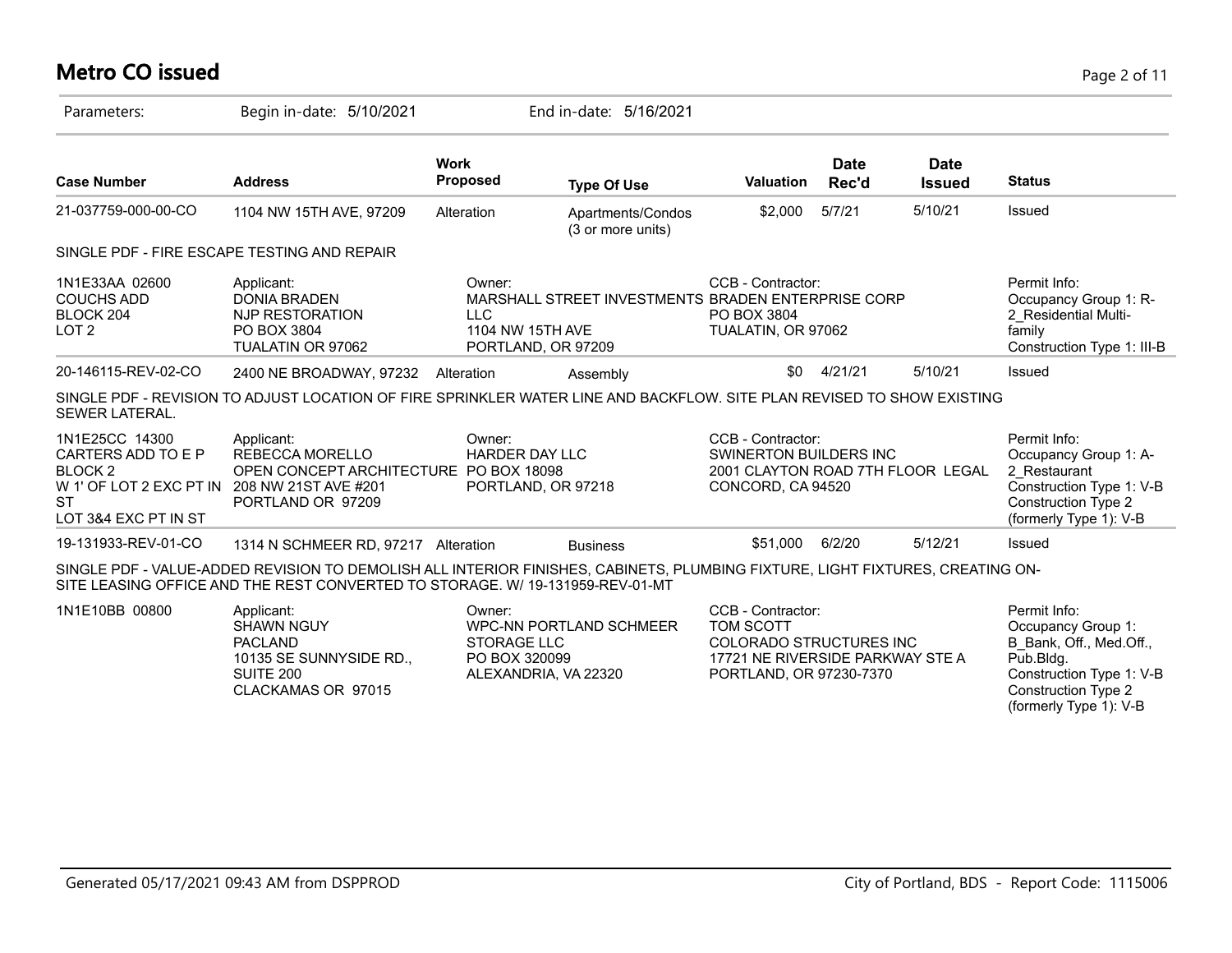# **Metro CO issued** Page 3 of 11

| Parameters:                                                                                          | Begin in-date: 5/10/2021                                                                                                                                                                                                                    |                                           | End in-date: 5/16/2021                                                        |                                                                                                                    |                      |                              |                                                                                                        |
|------------------------------------------------------------------------------------------------------|---------------------------------------------------------------------------------------------------------------------------------------------------------------------------------------------------------------------------------------------|-------------------------------------------|-------------------------------------------------------------------------------|--------------------------------------------------------------------------------------------------------------------|----------------------|------------------------------|--------------------------------------------------------------------------------------------------------|
| <b>Case Number</b>                                                                                   | <b>Address</b>                                                                                                                                                                                                                              | <b>Work</b><br><b>Proposed</b>            | <b>Type Of Use</b>                                                            | <b>Valuation</b>                                                                                                   | <b>Date</b><br>Rec'd | <b>Date</b><br><b>Issued</b> | <b>Status</b>                                                                                          |
| 21-033908-000-00-CO                                                                                  | 7900 SW BARBUR BLVD,<br>97219                                                                                                                                                                                                               | Alteration                                | <b>Business</b>                                                               | \$10,624                                                                                                           | 4/12/21              | 5/12/21                      | <b>Issued</b>                                                                                          |
|                                                                                                      | SINGLE PDF - REBUILD EXISTING CMU WALLS THAT WERE DAMAGED BY VEHICLE. REPLACE WINDOW.                                                                                                                                                       |                                           |                                                                               |                                                                                                                    |                      |                              |                                                                                                        |
| 1S1E21CA 03900<br><b>CAPITOL HILL</b><br>BLOCK 16<br>LOT 20 EXC PT IN ST                             | Applicant:<br><b>ZACH OWEN</b><br>MDS + ARCHITECTURE, LLC<br>5336 N MARYLAND AVE<br>PORTLAND, OR 97217                                                                                                                                      | Owner:<br>3827 SW HALL BLVD               | JOSEBONA CORPORATION<br>BEAVERTON, OR 97005                                   | CCB - Contractor:<br><b>DANIEL KIM</b><br>RED BULL DEVELOPMENT LLC<br>3479 NW JOHN OLSON PL<br>HILLSBORO, OR 97124 |                      |                              | Permit Info:<br>Occupancy Group 1:<br>B Bank, Off., Med.Off.,<br>Pub.Bldg.<br>Construction Type 1: V-B |
| 20-218088-000-00-CO                                                                                  | 4946 NE 13TH AVE, 97211                                                                                                                                                                                                                     | Alteration                                | <b>Business</b>                                                               | \$250,000                                                                                                          | 11/25/20             | 5/12/21                      | <b>Issued</b>                                                                                          |
| SPACES, WITH 20-218109-MT.                                                                           | SINGLE PDF - CREATE 5 TENANT SPACES AND ESTABLISH B OCCUPANCY - WORK INCLUDES DEMISING WALLS AND PARTITION WALLS WITHIN<br>EACH TENANT SPACE TO CREATE OFFICES, ACCESSIBLE RESTROOMS, RESTROOM WITH TUB, BREAK ROOM, OFFICES, AND OPEN WORK |                                           |                                                                               |                                                                                                                    |                      |                              |                                                                                                        |
| 1N1E23BD 01800<br><b>ALBINA HTS</b><br><b>BLOCK 5</b><br>LOT 1 EXC PT IN STS &<br>LOT 2 EXC PT IN ST | Applicant:<br><b>DAN WILLIAMS</b><br><b>FASTER PERMITS</b><br>2000 SW 1ST AVE SUITE 420<br>PORTLAND OR 97201                                                                                                                                | Owner:                                    | ALBERTA 13 APARTMENTS LLC<br>3330 NW YEON AVE #100<br>PORTLAND, OR 97210-1531 | CCB - Contractor:<br><b>VWR DEVELOPMENT LLC</b><br>3330 NW YEON AVENUE 100<br>PORTLAND, OR 97210                   |                      |                              | Permit Info:<br>Occupancy Group 1:<br>B Bank, Off., Med.Off.,<br>Pub.Bldg.<br>Construction Type 1: V-A |
| 20-134204-DFS-12-CO                                                                                  | 7150 NE AIRPORT WAY,<br>97218                                                                                                                                                                                                               | Alteration                                | <b>Business</b>                                                               | \$1                                                                                                                | 5/11/21              | 5/11/21                      | <b>Issued</b>                                                                                          |
|                                                                                                      | PDX - PACR - RCC - DFS-12 - Seismic bracing for technology equipment in the MDF room, IDF room, and radio rooms                                                                                                                             |                                           |                                                                               |                                                                                                                    |                      |                              |                                                                                                        |
| 1N2E08<br>00300                                                                                      | Applicant:<br><b>AUSTIN CHEADLE</b><br><b>FASTER PERMITS</b><br>2000 SW 1ST AVE SUITE 420<br>PORTLAND, OR 97201                                                                                                                             | Owner:<br>PORT OF PORTLAND<br>PO BOX 3529 | PORTLAND, OR 97208-3529                                                       | CCB - Contractor:<br>JE DUNN CONSTRUCTION COMPANY<br>1001 LOCUST<br>KANSAS CITY, MO 64106                          |                      |                              |                                                                                                        |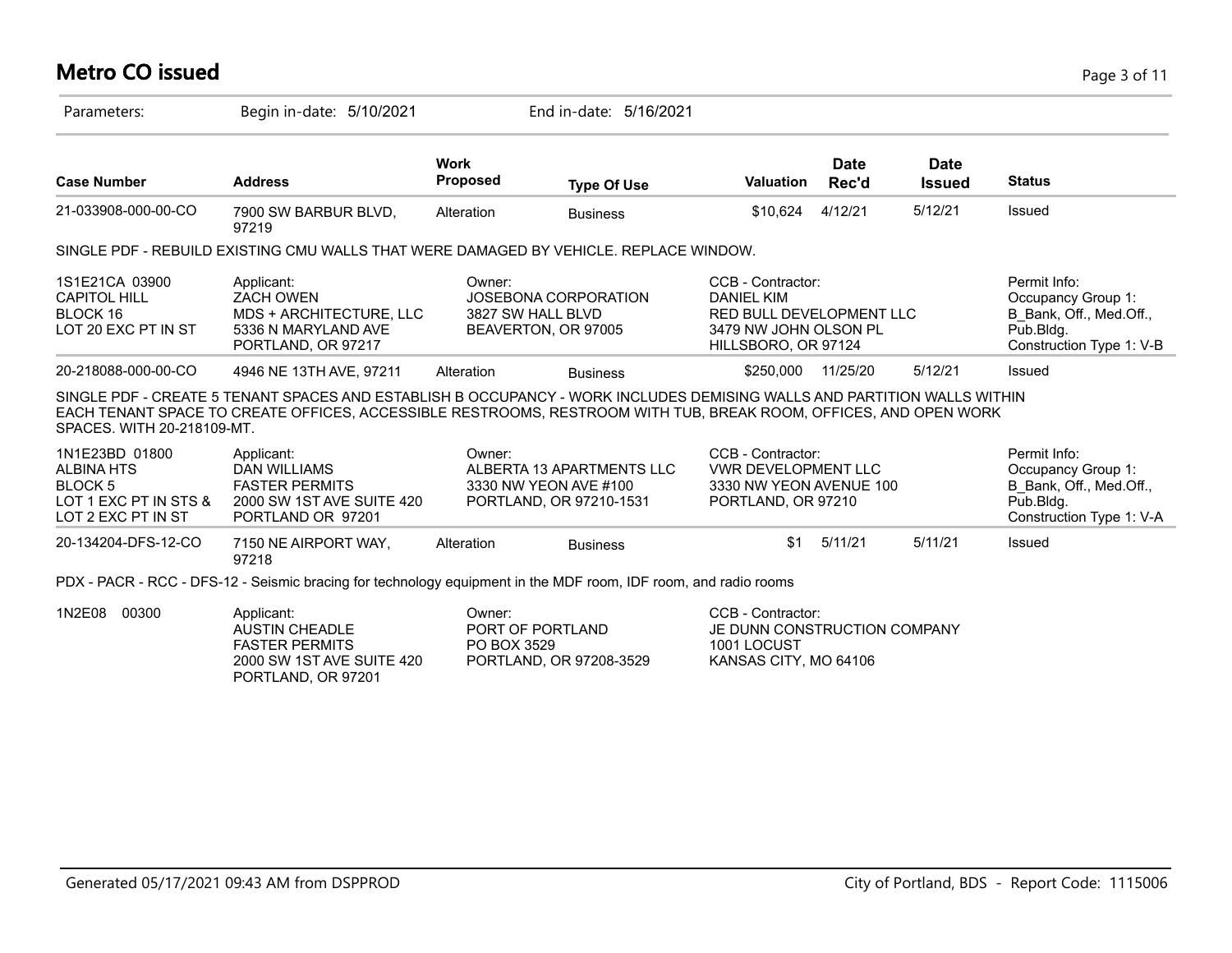| <b>Metro CO issued</b>                                                                                                     |                                                                                                                                                                                                                                               |                                |                                                                                                                                                      |                                                                                                                |                      |                              | Page 4 of 11                                                                                                     |
|----------------------------------------------------------------------------------------------------------------------------|-----------------------------------------------------------------------------------------------------------------------------------------------------------------------------------------------------------------------------------------------|--------------------------------|------------------------------------------------------------------------------------------------------------------------------------------------------|----------------------------------------------------------------------------------------------------------------|----------------------|------------------------------|------------------------------------------------------------------------------------------------------------------|
| Parameters:                                                                                                                | Begin in-date: 5/10/2021                                                                                                                                                                                                                      |                                | End in-date: 5/16/2021                                                                                                                               |                                                                                                                |                      |                              |                                                                                                                  |
| <b>Case Number</b>                                                                                                         | <b>Address</b>                                                                                                                                                                                                                                | <b>Work</b><br><b>Proposed</b> | <b>Type Of Use</b>                                                                                                                                   | <b>Valuation</b>                                                                                               | <b>Date</b><br>Rec'd | <b>Date</b><br><b>Issued</b> | <b>Status</b>                                                                                                    |
| 21-016552-000-00-CO                                                                                                        | 2112 NE 42ND AVE, 97213                                                                                                                                                                                                                       | Alteration                     | <b>Business</b>                                                                                                                                      | \$60,000                                                                                                       | 2/22/21              | 5/12/21                      | Issued                                                                                                           |
| <b>FIXTURES.</b>                                                                                                           | SINGLE PDF - TENANT IMPROVEMENT, NO CHANGE IN OCCUPANCY. ADD (2) INTERIOR WALLS, (1) INTERIOR DOOR, RELOCATE ELECTRICAL                                                                                                                       |                                |                                                                                                                                                      |                                                                                                                |                      |                              |                                                                                                                  |
| 1N2E30CB 20100<br><b>ROSSMERE</b><br>BLOCK <sub>21</sub><br>LOT 9-11                                                       | Applicant:<br><b>REBECCA BROCK</b><br><b>ANKROM MOISAN</b><br>38 NW DAVIS, STE 300<br>PORTLAND, OR 97209                                                                                                                                      | Owner:<br>Owner:               | PFEIFER, DONLAD V TR<br>17540 MESNARD ST #C100<br>LAKE OSWEGO, OR 97034<br>PFEIFER, VIRGINIA E TR<br>17540 MESNARD ST #C100<br>LAKE OSWEGO, OR 97034 | CCB - Contractor:<br><b>MIKE BROWN</b><br>RUSSELL CONSTRUCTION INC<br>20915 SW 105TH AVE<br>TUALATIN, OR 97062 |                      |                              | Permit Info:<br>Occupancy Group 1:<br>B_Bank, Off., Med.Off.,<br>Pub.Bldg.<br>Construction Type 1: V-B           |
| 17-257798-REV-01-CO                                                                                                        | 4230 NE SUMNER ST, 97218 Alteration                                                                                                                                                                                                           |                                | Factory/Industrial                                                                                                                                   | \$1,000                                                                                                        | 2/24/21              | 5/14/21                      | Issued                                                                                                           |
|                                                                                                                            | SINGLE PDF - REVISION TO REMOVE EXISTING FLOOR DRAIN AND ADD DOUBLE SINK CONNECTED TO NEW MAS UNIT AND COVER; REMOVE<br>NOTE 'NO CO2 USED FOR CANNABIS GROW' AND ADD NOTE "PROJECT INCLUDES CO2 ENRICHMENT SYSTEM". SEE MT PERMIT FOR SYSTEM. |                                |                                                                                                                                                      |                                                                                                                |                      |                              |                                                                                                                  |
| 1N2E19BB 11700<br><b>BOUNDARY AC</b><br>W 1/2 OF LOT 25<br>ELY 50' OF LOT 26<br>NLY 45' OF ELY 50' OF<br>LOT <sub>27</sub> | Applicant:<br><b>STEPHEN KORBICH</b><br>KORBICH ARCHITECTS<br>2235 NE KLICKITAT STREET<br>PORTLAND, OR 97212                                                                                                                                  | Owner:<br>4230 NE SUMNER ST    | TWIN SCREW INVESTMENTS LLC<br>PORTLAND, OR 97218-1542                                                                                                | CCB - Contractor:<br>FREEDOM HEATING AND AIR LLC<br>1075 DENISE ST SE<br><b>SALEM, OR 97306</b>                |                      |                              | Permit Info:<br>Occupancy Group 1: F-<br>1 Industrial Plant -<br>Factory, Mod.Hazard<br>Construction Type 1: V-B |
| 20-226704-000-00-CO                                                                                                        | 7510 N MOHAWK AVE, 97203 Alteration                                                                                                                                                                                                           |                                | Factory/Industrial                                                                                                                                   | \$27,202                                                                                                       | 12/28/20             | 5/12/21                      | Under Inspection                                                                                                 |
| BATHROOM.                                                                                                                  | SINGLE PDF - DIVIDE 1 TENANT SPACE INTO 2. TENANT IMPROVEMENT FOR 1 PHOTO/VIDEO ART STUDIO. NEW PARTITION WALLS, ADA                                                                                                                          |                                |                                                                                                                                                      |                                                                                                                |                      |                              |                                                                                                                  |
| 1N1W12AA 08700                                                                                                             | Applicant:<br><b>SHEA GILLIGAN</b><br><b>BRETT SCHULZ ARCHITECT</b><br>5906 N MOORE AVE<br>PORTLAND, OR 97217                                                                                                                                 | Owner:<br>BALLWIN, MO 63011    | GILLIGAN, SANDRA K TR<br>231 MEADOWBROOK C.C.                                                                                                        |                                                                                                                |                      |                              | Permit Info:<br>Occupancy Group 1: F-<br>1 Industrial Plant -<br>Factory, Mod.Hazard<br>Construction Type 1: V-B |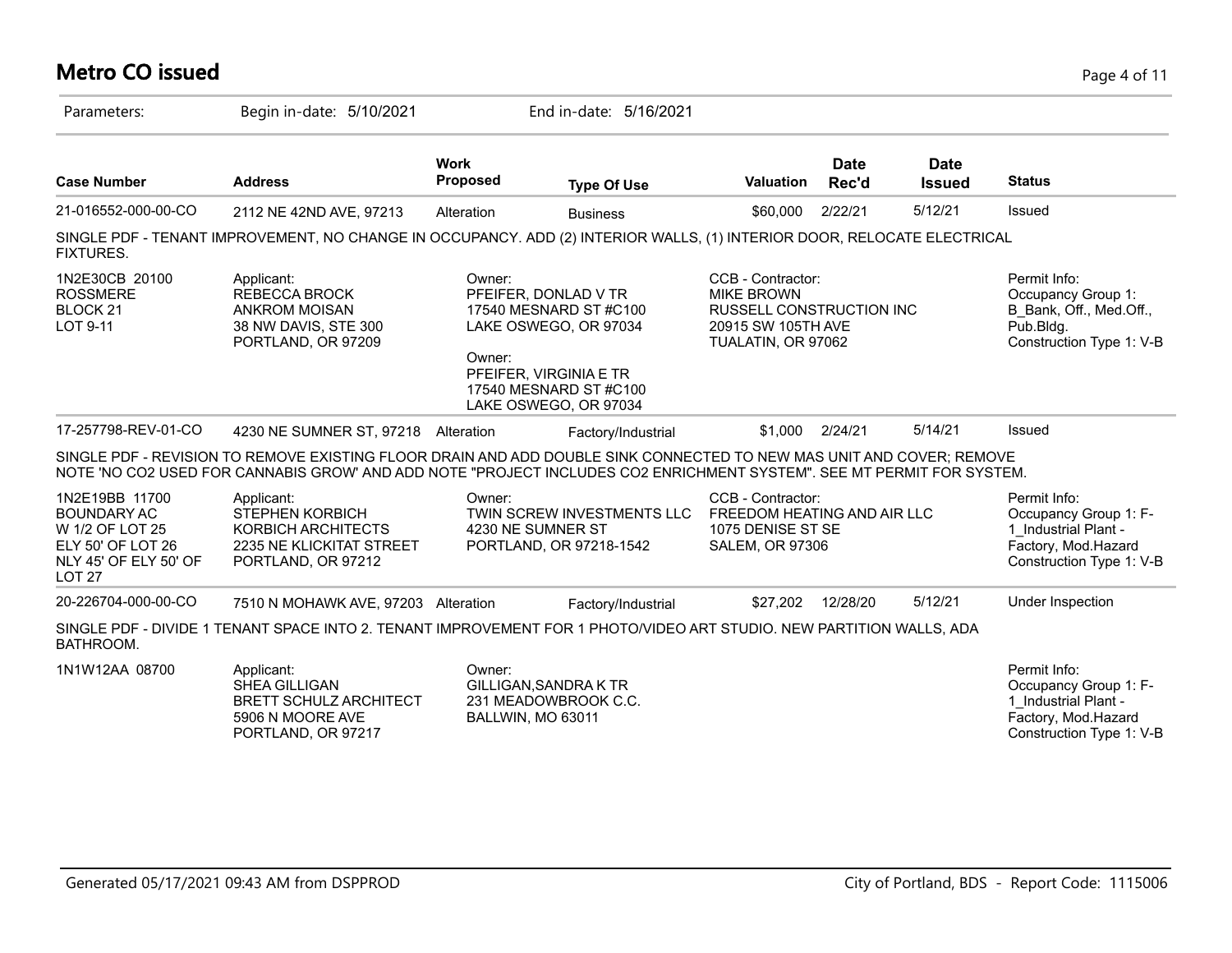# **Metro CO issued** Page 5 of 11

| Parameters:                                                                                                                      | Begin in-date: 5/10/2021                                                                                                                                                                |                                                                        | End in-date: 5/16/2021                                       |                                                                                                                                                 |                      |                              |                                                                                                                |
|----------------------------------------------------------------------------------------------------------------------------------|-----------------------------------------------------------------------------------------------------------------------------------------------------------------------------------------|------------------------------------------------------------------------|--------------------------------------------------------------|-------------------------------------------------------------------------------------------------------------------------------------------------|----------------------|------------------------------|----------------------------------------------------------------------------------------------------------------|
| <b>Case Number</b>                                                                                                               | <b>Address</b>                                                                                                                                                                          | <b>Work</b><br><b>Proposed</b>                                         | <b>Type Of Use</b>                                           | <b>Valuation</b>                                                                                                                                | <b>Date</b><br>Rec'd | <b>Date</b><br><b>Issued</b> | <b>Status</b>                                                                                                  |
| 20-215878-000-00-CO                                                                                                              | 467 NW 23RD AVE, 97210                                                                                                                                                                  | Alteration                                                             | Mercantile                                                   | \$125,000                                                                                                                                       | 12/4/20              | 5/12/21                      | Issued                                                                                                         |
|                                                                                                                                  | SINGLE PDF - TI FOR NEW TENANT - CHANGE OF OCCUPANCY FROM B TO M: ADD WALL TO SEPARATE SALES AREA FROM BACK OF HOUSE<br>AREA. NEW FINISHES. CREATE DISPLAY AREA. ** WITH 20-215893-MT** |                                                                        |                                                              |                                                                                                                                                 |                      |                              |                                                                                                                |
| 1N1E33CB 04800                                                                                                                   | Applicant:<br><b>TIMOTHY SCHENK</b><br>ELDER-JONES<br>1120 EAST 80TH ST #211<br>BLOOMINGTON MN 55420                                                                                    | Owner:<br><b>FLANDERS PARTNERS LLC</b><br><b>200 INTERNATIONAL WAY</b> | SPRINGFIELD, OR 97477-1186                                   | CCB - Contractor:<br><b>TIM SCHENK</b><br>ELDER JONES INC<br>1120 E 80TH STREET #211<br>BLOOMINGTON, MN 55420<br>Primary Contractor:<br>TO BID  |                      |                              | Permit Info:<br>Occupancy Group 1:<br>M Store, Service Station<br>Construction Type 1: V-B                     |
| 20-165209-000-00-CO                                                                                                              | 1030 NW NAITO PKWY, 97209 Alteration                                                                                                                                                    |                                                                        | Storage                                                      | \$430,000                                                                                                                                       | 7/28/20              | 5/14/21                      | Issued                                                                                                         |
|                                                                                                                                  | Single PDF - REPAIR DECAYED TIMBER MEMBERS IN WATERFRONT PIER USED FOR PARKING.                                                                                                         |                                                                        |                                                              |                                                                                                                                                 |                      |                              |                                                                                                                |
| 1N1E34BA 00200<br><b>COUCHS ADD</b><br>BLOCK 318<br>LOT 1&2 TL 200                                                               | Applicant:<br><b>CRAIG TOTTEN</b><br><b>KPFF CONSULTING ENGINEERS</b><br>111 SW 5TH AVE #2600<br>PORTLAND OR 97204                                                                      | Owner:<br>900 WASHINGTON ST #1020<br>VANCOUVER, WA 98660               | ALBERS MILL HOLDING LLC                                      | CCB - Contractor:<br><b>JOE DESSIMOZ</b><br>ROBERTSON & OLSON CONSTRUCTION<br><b>INC</b><br>4857 NW LAKE RD SUITE 320<br><b>CAMAS, WA 98607</b> |                      |                              | Permit Info:<br>Occupancy Group 1: S-<br>1 Storage - Moderate<br>Hazard, Warehouse<br>Construction Type 1: V-B |
| 21-045187-STR-01-CO                                                                                                              | 9930 N BURGARD WAY,<br>97203                                                                                                                                                            | Alteration                                                             | Storage                                                      | \$65,000                                                                                                                                        | 5/10/21              | 5/11/21                      | Under Inspection                                                                                               |
| SEPARATE PERMIT.                                                                                                                 | SINGLE PDF - STORM DAMAGE - TEMP SHORING REPAIR TO BE USED FOR THE REPLACEMENT OF A DAMAGED ROOF TRUSSES UNDER                                                                          |                                                                        |                                                              |                                                                                                                                                 |                      |                              |                                                                                                                |
| 2N1W35C 00100<br>SECTION 35 2N 1W<br>TL 100 9.53 ACRES<br>LAND & IMPS SEE<br>R646274 (R971350332)<br><b>FOR MACH &amp; EQUIP</b> | Applicant:<br><b>DAN WILLIAMS</b><br><b>FASTER PERMITS</b><br>2000 SW 1ST AVE SUITE 420<br>PORTLAND OR 97201                                                                            | Owner:<br>3950 SHACKLEFORD RD<br>DULUTH, GA 30096                      | SMURFIT-STONE CONTAINER CORPPRECISION INDUSTRIAL CONTRACTORS | CCB - Contractor:<br><b>INC</b><br>1555 DOWNRIVER DR<br>WOODLAND, WA 98674                                                                      |                      |                              |                                                                                                                |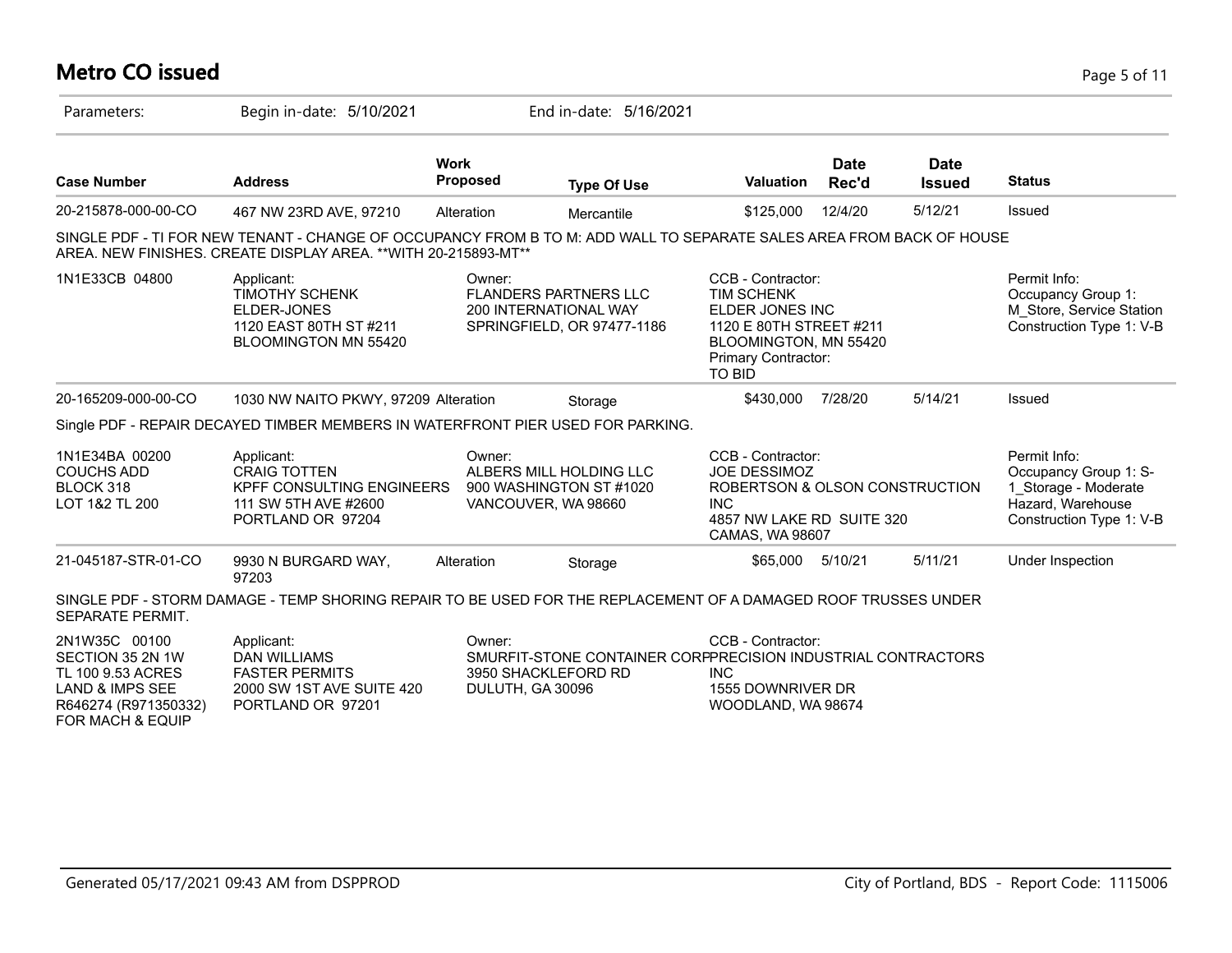# **Metro CO issued** Page 6 of 11

| Parameters:                                                                                                                             | Begin in-date: 5/10/2021                                                                                                                                                                                                                                                                                                                        |                                                    | End in-date: 5/16/2021                          |                                                                                                               |                      |                              |                                                              |
|-----------------------------------------------------------------------------------------------------------------------------------------|-------------------------------------------------------------------------------------------------------------------------------------------------------------------------------------------------------------------------------------------------------------------------------------------------------------------------------------------------|----------------------------------------------------|-------------------------------------------------|---------------------------------------------------------------------------------------------------------------|----------------------|------------------------------|--------------------------------------------------------------|
| <b>Case Number</b>                                                                                                                      | <b>Address</b>                                                                                                                                                                                                                                                                                                                                  | <b>Work</b><br><b>Proposed</b>                     | <b>Type Of Use</b>                              | Valuation                                                                                                     | <b>Date</b><br>Rec'd | <b>Date</b><br><b>Issued</b> | <b>Status</b>                                                |
| 21-003590-000-00-CO                                                                                                                     | 13350 NE ROSE PKWY, 97230 Alteration                                                                                                                                                                                                                                                                                                            |                                                    | Utility                                         | \$20,000                                                                                                      | 1/13/21              | 5/10/21                      | Issued                                                       |
| INSTALL 3 ANTENNAS AND 3 RRUS.                                                                                                          | SINGLE PDF - PERSONAL WIRELESS SERVICE FACILITY - WIRELESS WATER TOWER - APPLICATION 3 - REMOVE 3 ANTENNAS AND 6 RRUS.                                                                                                                                                                                                                          |                                                    |                                                 |                                                                                                               |                      |                              |                                                              |
| 1N2E26AB 05700<br><b>DEVONSHIRE</b><br><b>BLOCK4</b><br>LOT 5&6                                                                         | Applicant:<br><b>BECKY TODD</b><br>MD7 LLC<br>10590 W OCEAN AIR DRIVE, STE PORTLAND, OR 97204-1912<br>300<br>SAN DIEGO, CA 92130                                                                                                                                                                                                                | Owner:<br>PORTLAND CITY OF<br>1120 SW 5TH AVE #405 |                                                 | CCB - Contractor:<br><b>Michael Carter</b><br><b>ERICSSON INC</b><br>6300 LEGACY DR<br><b>PLANO, TX 45024</b> |                      |                              |                                                              |
| 21-025671-000-00-CO                                                                                                                     | 1620 NE SANDY BLVD, 97232 Alteration                                                                                                                                                                                                                                                                                                            |                                                    | <b>Utility</b>                                  | \$30,000                                                                                                      | 3/16/21              | 5/11/21                      | Issued                                                       |
|                                                                                                                                         | SINGLE PDF - PERSONAL WIRELESS SERVICE FACILITY - WIRELESS ROOFTOP - APPLICATION #3 - REMOVE: (3) ANTENNAS, (3) RRUS, (3) DC2, (1)<br>12PR FIBER CABLE. INSTALL: (6) ANTENNAS, (6) RRUS, (1) 18PR FIBER CABLE, (1) DC TRUNK, (3) DC6. SWAP OUT EXISTING ANTENNA MOUNT IN<br>ALPHA POS #1 ONLY. NO CHANGES TO EXISTING CONCEALMENT REQUIREMENTS. |                                                    |                                                 |                                                                                                               |                      |                              |                                                              |
| 1N1E35DB 02300A1<br>SECTION 35 1N 1E<br>TL 2300<br>IMPS ONLY SEE R316810 3612 SE 168TH AVE<br>(R941350290) FOR LAND VANCOUVER, WA 98683 | Applicant:<br><b>COURTNEE GOMEZ</b><br><b>SMARTLINK</b>                                                                                                                                                                                                                                                                                         | Owner:<br><b>PS OREGON INC</b><br>701 WESTERN AVE  | GLENDALE, CA 91201-2349                         | CCB - Contractor:<br>Michael Carter<br><b>ERICSSON INC</b><br>6300 LEGACY DR<br><b>PLANO, TX 45024</b>        |                      |                              |                                                              |
| Total # of CO Alteration permits issued: 15                                                                                             |                                                                                                                                                                                                                                                                                                                                                 |                                                    |                                                 |                                                                                                               |                      |                              | Total valuation of CO Alteration permits issued: \$1,089,827 |
| 21-027906-000-00-CO                                                                                                                     | 8435 NE GLISAN ST, 97220                                                                                                                                                                                                                                                                                                                        | Demolition                                         | <b>Business</b>                                 | \$100,000                                                                                                     | 3/23/21              | 5/11/21                      | Issued                                                       |
|                                                                                                                                         | SINGLE PDF - DEMOLISH A-FRAME BUILDING AT NORTHEAST PORTION OF CAMPUS.                                                                                                                                                                                                                                                                          |                                                    |                                                 |                                                                                                               |                      |                              |                                                              |
| 1N2E33BC 07500<br>SECTION 33 1N 2E<br>TL 7500 19.25 ACRES                                                                               | Applicant:<br><b>GARY DARLING</b><br>DL CONSULTING WA INC<br>500 W 8th St #45<br>VANCOUVER, WA 98660                                                                                                                                                                                                                                            | Owner:<br>8435 NE GLISAN ST                        | MULTNOMAH UNIVERSITY<br>PORTLAND, OR 97220-5814 | CCB - Contractor:<br>OREGON EXCAVATING &<br>UNDERGROUND LLC<br>14630 NE SPRINGBROOK RD<br>NEWBERG, OR 97132   |                      |                              |                                                              |
| Total # of CO Demolition permits issued: 1                                                                                              |                                                                                                                                                                                                                                                                                                                                                 |                                                    |                                                 |                                                                                                               |                      |                              | Total valuation of CO Demolition permits issued: \$100,000   |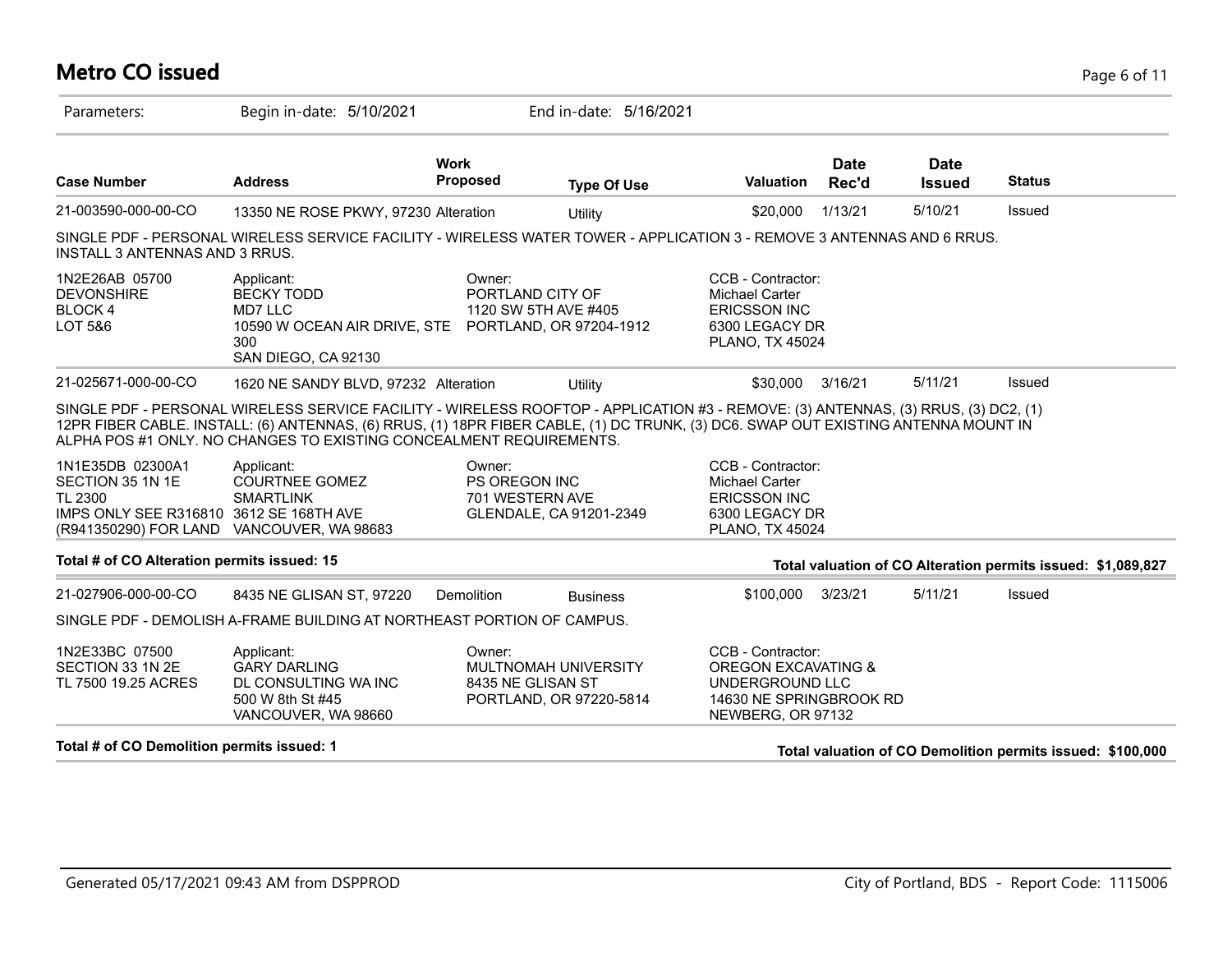# **Metro CO issued** Page 7 of 11

| Parameters:                               | Begin in-date: 5/10/2021                                                                                    |                                                                                 | End in-date: 5/16/2021                              |                                                                                                                                    |                      |                              |               |
|-------------------------------------------|-------------------------------------------------------------------------------------------------------------|---------------------------------------------------------------------------------|-----------------------------------------------------|------------------------------------------------------------------------------------------------------------------------------------|----------------------|------------------------------|---------------|
| <b>Case Number</b>                        | <b>Address</b>                                                                                              | <b>Work</b><br>Proposed                                                         | <b>Type Of Use</b>                                  | <b>Valuation</b>                                                                                                                   | <b>Date</b><br>Rec'd | <b>Date</b><br><b>Issued</b> | <b>Status</b> |
| 19-246252-DFS-03-CO                       | 1550 NW NAITO PKWY, 97209 New Construction                                                                  |                                                                                 | Apartments/Condos<br>(3 or more units)              | \$376,400                                                                                                                          | 5/12/21              | 5/12/21                      | Issued        |
|                                           | FREMONT APTS - DFS 03 - Unbonded post tension cables                                                        |                                                                                 |                                                     |                                                                                                                                    |                      |                              |               |
| 1N1E28DD 00401                            | Applicant:<br>lan Anderson<br>Andersen Construction<br>6712 N Cutter Circle<br>Portland OR 97217            | Owner:<br>FREMONT OZ OWNER LLC<br>1211 SW 5TH AVE STE 700<br>PORTLAND, OR 97204 |                                                     | CCB - Contractor:<br><b>MICHAEL CARRIGG</b><br>ANDERSEN CONSTRUCTION COMPANY<br>OF OREGON LLC<br>PO BOX 6712<br>PORTLAND, OR 97228 |                      |                              |               |
| 18-278451-DFS-14-CO                       | 2050 NW RALEIGH ST, 97209 New Construction                                                                  |                                                                                 | Apartments/Condos<br>(3 or more units)              | \$60,000                                                                                                                           | 5/14/21              | 5/14/21                      | Issued        |
|                                           | SALTWOOD SOUTH - DFS-14 - Glazing (Glass Guardrails)                                                        |                                                                                 |                                                     |                                                                                                                                    |                      |                              |               |
| 1N1E33BA 00100                            | Applicant:<br>Raul Velazco<br>R&H CONSTRUCTION<br>2019 NW WILSON ST<br>PORTLAND OR 97209                    | Owner:<br>PREG NW PORTLAND LLC<br>1900 S NORFOLK ST #150                        | SAN MATEO, CA 94403-1161                            | CCB - Contractor:<br>R & H CONSTRUCTION CO<br>2019 NW WILSON ST<br>PORTLAND, OR 97209                                              |                      |                              |               |
| 19-106186-DFS-15-CO                       | 1510 SW ALDER ST, 97205                                                                                     | New Construction                                                                | Apartments/Condos<br>(3 or more units)              | \$30,000                                                                                                                           | 3/17/21              | 5/10/21                      | Issued        |
| ART TOWER - DFS-15 - Interior Guard Rails |                                                                                                             |                                                                                 |                                                     |                                                                                                                                    |                      |                              |               |
| 1N1E33DC 01700                            | Applicant:<br><b>MIKE COYLE</b><br><b>FASTER PERMITS</b><br>2000 SW 1ST AVE SUITE 420<br>PORTLAND, OR 97201 | Owner:<br>220 NW 8TH AVE                                                        | REEP-WP ART TOWER JV LLC<br>PORTLAND, OR 97209-3503 | CCB - Contractor:<br><b>MICHAEL CARRIGG</b><br>ANDERSEN CONSTRUCTION COMPANY<br>OF OREGON LLC<br>PO BOX 6712<br>PORTLAND, OR 97228 |                      |                              |               |
| 19-202537-DFS-01-CO                       | 6290 N MONTANA AVE, 97217 New Construction                                                                  |                                                                                 | Apartments/Condos<br>(3 or more units)              | \$3,500 4/7/21                                                                                                                     |                      | 5/14/21                      | Issued        |
| SINGLE PDF - DFS STAIR TREADS             |                                                                                                             |                                                                                 |                                                     |                                                                                                                                    |                      |                              |               |
| 1N1E15CB 06900                            | Applicant:<br><b>JUSTIN STANGEL</b><br>1100 NE 28TH AVE STE 104<br>PORTLAND, OR 97232                       | Owner:<br>6234 N MONTANA LLC<br>815 SE 23RD AVE<br>PORTLAND, OR 97214           |                                                     | CCB - Contractor:<br>SAMS DEVELOPMENT INC<br>1100 NE 28TH AVE STE 104<br>PORTLAND, OR 97232                                        |                      |                              |               |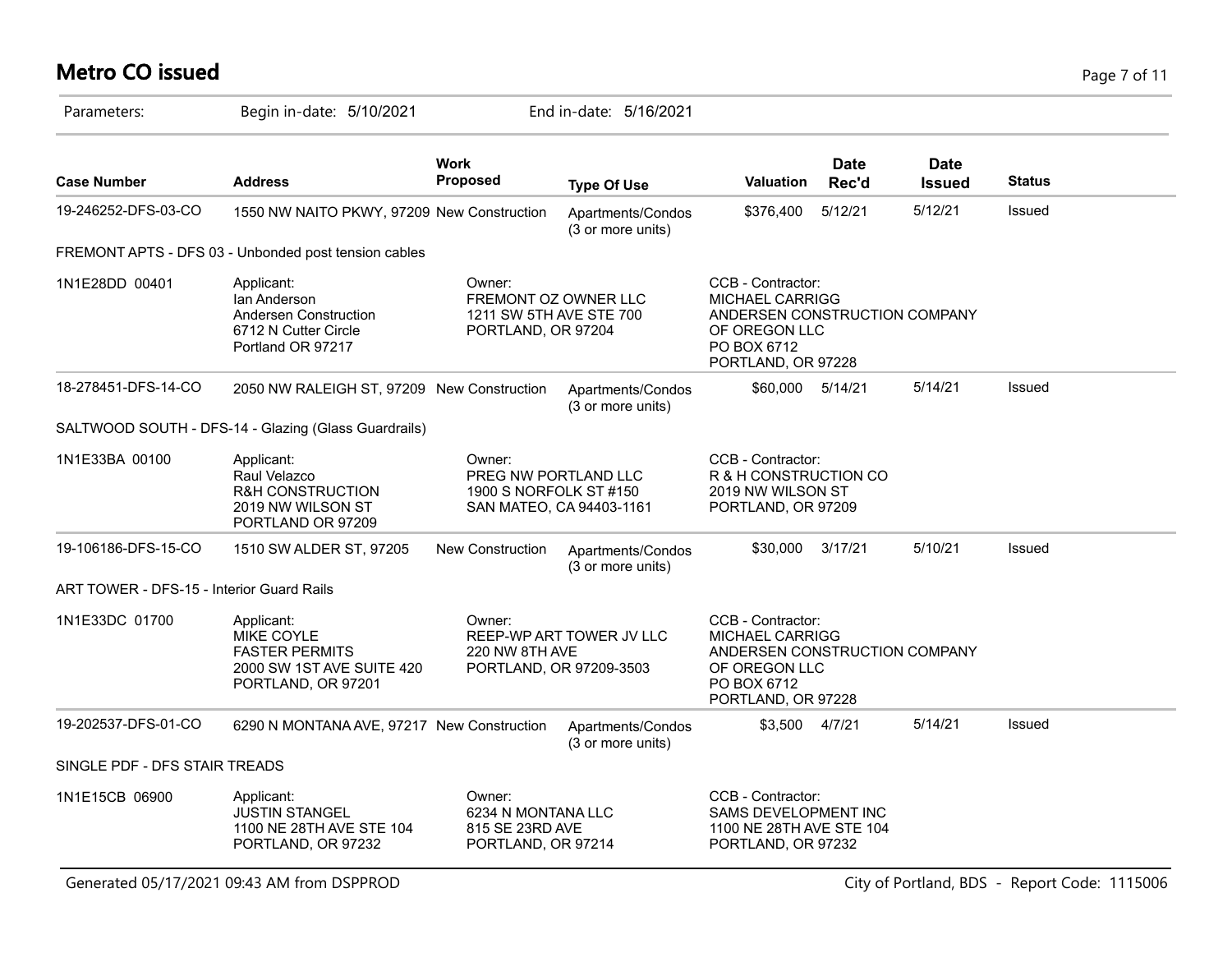# **Metro CO issued** Page 8 of 11

| Parameters:               | Begin in-date: 5/10/2021                                                                                         |                                                                                | End in-date: 5/16/2021                 |                                                                                                                    |                      |                              |                                                                                                                                                        |
|---------------------------|------------------------------------------------------------------------------------------------------------------|--------------------------------------------------------------------------------|----------------------------------------|--------------------------------------------------------------------------------------------------------------------|----------------------|------------------------------|--------------------------------------------------------------------------------------------------------------------------------------------------------|
| <b>Case Number</b>        | <b>Address</b>                                                                                                   | <b>Work</b><br>Proposed                                                        | <b>Type Of Use</b>                     | <b>Valuation</b>                                                                                                   | <b>Date</b><br>Rec'd | <b>Date</b><br><b>Issued</b> | <b>Status</b>                                                                                                                                          |
| 17-156305-DFS-05-CO       | 2065 SW RIVER PKY, 97201                                                                                         | New Construction                                                               | Apartments/Condos<br>(3 or more units) | \$33,550                                                                                                           | 5/12/21              | 5/13/21                      | Issued                                                                                                                                                 |
|                           | PHB - BRIDGE HOUSING EAST TOWER - DFS-05 - Applied fireproofing                                                  |                                                                                |                                        |                                                                                                                    |                      |                              |                                                                                                                                                        |
| 1S1E03CD 00800            | Applicant:<br><b>JOHN HARDESTY</b><br><b>WALSH CONSTRUCTION</b><br>2905 SW 1ST AVE<br>PORTLAND OR 97201          | Owner:<br><b>CITY OF PORTLAND</b><br>421 SW 6TH AVE #500<br>PORTLAND, OR 97204 |                                        | CCB - Contractor:<br><b>WALSH CONSTRUCTION CO</b><br>2905 SW FIRST AVE<br>PORTLAND, OR 97201-4707                  |                      |                              | Permit Info:<br>Occupancy Group 1: R-<br>2 Residential Multi-<br>family<br>Construction Type 1: III-A<br>Construction Type 2<br>(formerly Type 1): I-A |
| 19-106743-REV-08-CO       | 1725 SW SALMON ST, 97205 New Construction                                                                        |                                                                                | Apartments/Condos<br>(3 or more units) | \$0                                                                                                                | 5/14/21              | 5/14/21                      | Issued                                                                                                                                                 |
|                           | REV 08 - Revision to DFS 13 - Added attachment details for roof top duct and generator venting.                  |                                                                                |                                        |                                                                                                                    |                      |                              |                                                                                                                                                        |
| 1N1E33DC 05700            | Applicant:<br><b>HANNAH JENKINS</b><br>HOFFMAN CONSTRUCTION<br>805 SW BROADWAY, SUITE 2100<br>PORTLAND, OR 97205 | Owner:<br><b>CI-GS PORTLAND LLC</b><br>465 MEETING ST #500                     | CHARLESTON, SC 29403-4832              | CCB - Contractor:<br>HOFFMAN CONSTRUCTION COMPANY<br>OF OREGON<br>805 SW BROADWAY SUITE 2100<br>PORTLAND, OR 97205 |                      |                              |                                                                                                                                                        |
| 19-202543-DFS-01-CO       | 6280 N MONTANA AVE, 97217 New Construction                                                                       |                                                                                | Apartments/Condos<br>(3 or more units) | \$3,500                                                                                                            | 4/7/21               | 5/14/21                      | Issued                                                                                                                                                 |
| SINGLE PDF - STAIR TREADS |                                                                                                                  |                                                                                |                                        |                                                                                                                    |                      |                              |                                                                                                                                                        |
| 1N1E15CB 06900            | Applicant:<br><b>JUSTIN STANGEL</b><br>1100 NE 28TH AVE STE 104<br>PORTLAND, OR 97232                            | Owner:<br>6234 N MONTANA LLC<br>815 SE 23RD AVE<br>PORTLAND, OR 97214          |                                        | CCB - Contractor:<br><b>SAMS DEVELOPMENT INC</b><br>1100 NE 28TH AVE STE 104<br>PORTLAND, OR 97232                 |                      |                              |                                                                                                                                                        |
| 17-156305-REV-06-CO       | 2065 SW RIVER PKY, 97201                                                                                         | New Construction                                                               | Apartments/Condos<br>(3 or more units) | \$10,000                                                                                                           | 5/12/21              | 5/12/21                      | Issued                                                                                                                                                 |
|                           | PHB - BRIDGE HOUSING EAST TOWER - REV 06 - Revision to DFS-01 - Kip load increased to (2) PT cables per beam     |                                                                                |                                        |                                                                                                                    |                      |                              |                                                                                                                                                        |
| 1S1E03CD 00800            | Applicant:<br><b>JOHN HARDESTY</b><br><b>WALSH CONSTRUCTION</b><br>2905 SW 1ST AVE<br>PORTLAND OR 97201          | Owner:<br><b>CITY OF PORTLAND</b><br>421 SW 6TH AVE #500<br>PORTLAND, OR 97204 |                                        | CCB - Contractor:<br><b>WALSH CONSTRUCTION CO</b><br>2905 SW FIRST AVE<br>PORTLAND, OR 97201-4707                  |                      |                              |                                                                                                                                                        |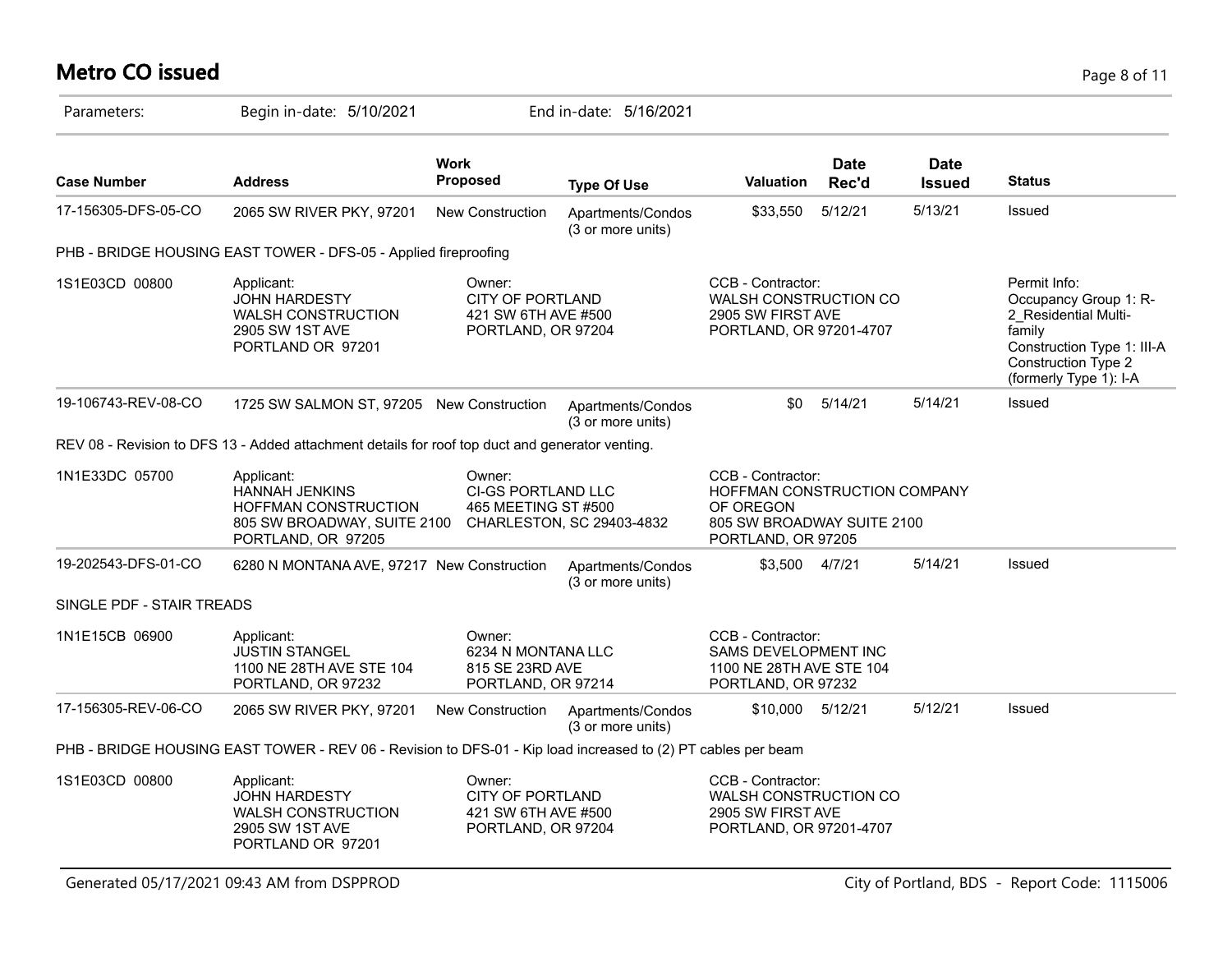# **Metro CO issued** Page 9 of 11

| Parameters:         | Begin in-date: 5/10/2021                                                                                       |                                                                                                                                                                    | End in-date: 5/16/2021                                    |                                                                                            |                      |                              |                                                                                                                                                      |
|---------------------|----------------------------------------------------------------------------------------------------------------|--------------------------------------------------------------------------------------------------------------------------------------------------------------------|-----------------------------------------------------------|--------------------------------------------------------------------------------------------|----------------------|------------------------------|------------------------------------------------------------------------------------------------------------------------------------------------------|
| <b>Case Number</b>  | <b>Address</b>                                                                                                 | <b>Work</b><br><b>Proposed</b>                                                                                                                                     | <b>Type Of Use</b>                                        | Valuation                                                                                  | <b>Date</b><br>Rec'd | <b>Date</b><br><b>Issued</b> | <b>Status</b>                                                                                                                                        |
| 20-175729-000-00-CO | 6610 N GREENWICH AVE,<br>97217                                                                                 | <b>New Construction</b>                                                                                                                                            | Apartments/Condos<br>(3 or more units)                    | \$1,200,000                                                                                | 9/2/20               | 5/13/21                      | Issued                                                                                                                                               |
|                     | SINGLE PDF - NEW 3 STORY APARTMENT BUILDING WITH 12 UNITS.                                                     |                                                                                                                                                                    |                                                           |                                                                                            |                      |                              |                                                                                                                                                      |
| 1N1E16AD 20700      | Applicant:<br><b>RYAN PICKREL</b><br><b>FASTER PERMITS</b><br>2000 SW 1ST AVE #420<br>PORTLAND OR 97201        | Owner:<br>PORTLAND, OR 97232                                                                                                                                       | <b>BLOCK ONE GREENWICH LLC</b><br>3333 NE SANDY BLVD #206 | CCB - Contractor:<br>K & C CUSTOM HOMES LLC<br>1530 N ALBERTA STREET<br>PORTLAND, OR 97217 |                      |                              | Permit Info:<br>Occupancy Group 1: R-<br>2 Residential Multi-<br>family<br>Construction Type 1: V-B<br>Total Square Footage -<br>Display Only: 9224  |
| 20-110871-000-00-CO | 8080 N WILLAMETTE BLVD,<br>97203                                                                               | <b>New Construction</b>                                                                                                                                            | Apartments/Condos<br>(3 or more units)                    | \$1,056,000                                                                                | 2/10/20              | 5/11/21                      | <b>Issued</b>                                                                                                                                        |
|                     | NEW 3-STORY MULTI-FAMILY STRUCTURE WITH 12 UNITS                                                               |                                                                                                                                                                    |                                                           |                                                                                            |                      |                              |                                                                                                                                                      |
| 1N1W12AC 08901      | Applicant:<br><b>GENE BOLANTE</b><br><b>STUDIO 3 ARCHITECTURE</b><br>275 COURT ST NE<br><b>SALEM, OR 97301</b> | Owner:<br>TOWN DEVELOPMENTS INC<br>3520 SE 142ND CT<br>VANCOUVER, WA 98683                                                                                         |                                                           | CCB - Contractor:<br><b>BTS HOMES INC</b><br>2101 SE 98TH AVE<br>VANCOUVER, WA 98664       |                      |                              | Permit Info:<br>Occupancy Group 1: R-<br>2 Residential Multi-<br>family<br>Construction Type 1: V-B<br>Total Square Footage -<br>Display Only: 9365  |
| 18-175389-000-00-CO | 4541 SE 122ND AVE, 97236                                                                                       | <b>New Construction</b>                                                                                                                                            | Apartments/Condos<br>(3 or more units)                    | \$2,036,733                                                                                | 5/22/18              | 5/10/21                      | Issued                                                                                                                                               |
|                     | NEW 4 STORY APARTMENT BUILDING WITH 19 UNITS. BUILDING B.                                                      |                                                                                                                                                                    |                                                           |                                                                                            |                      |                              |                                                                                                                                                      |
| 1S2E15AA 03100      | Applicant:<br><b>ZAC HORTON</b><br><b>FASTER PERMITS</b><br>2000 SW 1ST AVE #420<br>PORTLAND OR 97201          | Owner:<br><b>NORMA FARIS</b><br>10841 SE STEVENS WAY<br>HAPPY VALLEY, OR 97086<br>Owner:<br><b>FARIS N FARIS</b><br>10841 SE STEVENS WAY<br>HAPPY VALLEY, OR 97086 |                                                           | CCB - Contractor:<br><b>CB CONST INC</b><br>1202 ADAMS AVE<br>LA GRANDE, OR 97850          |                      |                              | Permit Info:<br>Occupancy Group 1: R-<br>2 Residential Multi-<br>family<br>Construction Type 1: V-A<br>Total Square Footage -<br>Display Only: 18021 |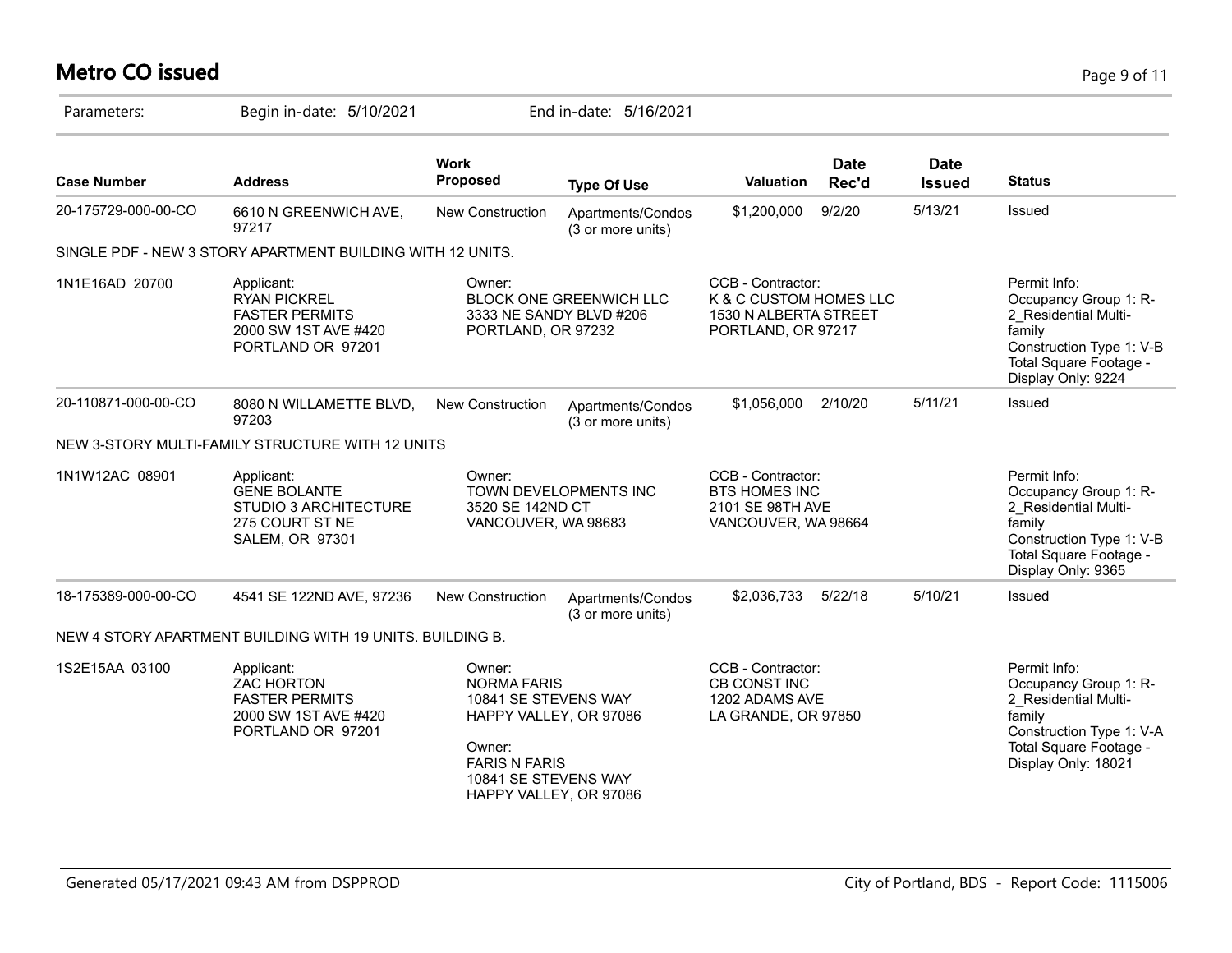# **Metro CO issued** Page 10 of 11

| Parameters:         | Begin in-date: 5/10/2021                                                                                              |                                                                                                                                                                    | End in-date: 5/16/2021                 |                                                                                           |                      |                              |                                                                                                                                                                                                                 |
|---------------------|-----------------------------------------------------------------------------------------------------------------------|--------------------------------------------------------------------------------------------------------------------------------------------------------------------|----------------------------------------|-------------------------------------------------------------------------------------------|----------------------|------------------------------|-----------------------------------------------------------------------------------------------------------------------------------------------------------------------------------------------------------------|
| <b>Case Number</b>  | <b>Address</b>                                                                                                        | <b>Work</b><br><b>Proposed</b>                                                                                                                                     | <b>Type Of Use</b>                     | Valuation                                                                                 | <b>Date</b><br>Rec'd | <b>Date</b><br><b>Issued</b> | <b>Status</b>                                                                                                                                                                                                   |
| 18-175372-000-00-CO | 4537 SE 122ND AVE, 97236                                                                                              | New Construction                                                                                                                                                   | Apartments/Condos<br>(3 or more units) | \$1,583,297                                                                               | 5/22/18              | 5/10/21                      | Issued                                                                                                                                                                                                          |
|                     | NEW 4 STORY APARTMENT BUILDING WITH 19 UNITS, PARKING LOT, UTILITIES, LANDSCAPING, AND SITE IMPROVEMENTS. BUILDING A. |                                                                                                                                                                    |                                        |                                                                                           |                      |                              |                                                                                                                                                                                                                 |
| 1S2E15AA 03100      | Applicant:<br><b>ZAC HORTON</b><br><b>FASTER PERMITS</b><br>2000 SW 1ST AVE #420<br>PORTLAND OR 97201                 | Owner:<br><b>NORMA FARIS</b><br>10841 SE STEVENS WAY<br>HAPPY VALLEY, OR 97086<br>Owner:<br><b>FARIS N FARIS</b><br>10841 SE STEVENS WAY<br>HAPPY VALLEY, OR 97086 |                                        | CCB - Contractor:<br><b>CB CONST INC</b><br>1202 ADAMS AVE<br>LA GRANDE, OR 97850         |                      |                              | Permit Info:<br>Occupancy Group 1: R-<br>2 Residential Multi-<br>family<br>Construction Type 1: V-A<br>Total Square Footage -<br>Display Only: 14009                                                            |
| 17-235595-000-00-CO | 1245 N ANCHOR WAY, 97217 New Construction                                                                             |                                                                                                                                                                    | Apartments/Condos<br>(3 or more units) | \$16,500,000                                                                              | 12/13/17             | 5/14/21                      | Issued                                                                                                                                                                                                          |
|                     | 5 story on above grade parking, 113 apartments over a podium level containing 101 parking spaces, 2 loading spaces.   |                                                                                                                                                                    |                                        |                                                                                           |                      |                              |                                                                                                                                                                                                                 |
| 1N1E03BB 01400      | Applicant:<br><b>Charles Kidwell</b><br>308 SW 1st Avenue, #200<br>Portland, OR 97204                                 | Owner:<br>HARBORSKY ANNEX LLC<br>PO BOX 1969<br>LAKE OSWEGO, OR 97035                                                                                              |                                        |                                                                                           |                      |                              | Permit Info:<br>Occupancy Group 1: R-<br>2_Residential Multi-<br>family<br>Construction Type 1: III-B<br><b>Construction Type 2</b><br>(formerly Type 1): I-A<br>Total Square Footage -<br>Display Only: 139377 |
| 18-162608-DFS-27-CO | 7150 NE AIRPORT WAY,<br>97218                                                                                         | <b>New Construction</b>                                                                                                                                            | <b>Business</b>                        | \$100,000                                                                                 | 4/23/21              | 5/13/21                      | Issued                                                                                                                                                                                                          |
|                     | PACR - RCC - DFS-27 - Security fence generator enclosure                                                              |                                                                                                                                                                    |                                        |                                                                                           |                      |                              |                                                                                                                                                                                                                 |
| 1N2E08 00300        | Applicant:<br>Mike Coyle<br><b>Faster Permits</b><br>2000 SW 1st Avenue, Suite 420<br>Portland, OR 97201              | Owner:<br>PORT OF PORTLAND<br>PO BOX 3529                                                                                                                          | PORTLAND, OR 97208-3529                | CCB - Contractor:<br>JE DUNN CONSTRUCTION COMPANY<br>1001 LOCUST<br>KANSAS CITY, MO 64106 |                      |                              |                                                                                                                                                                                                                 |